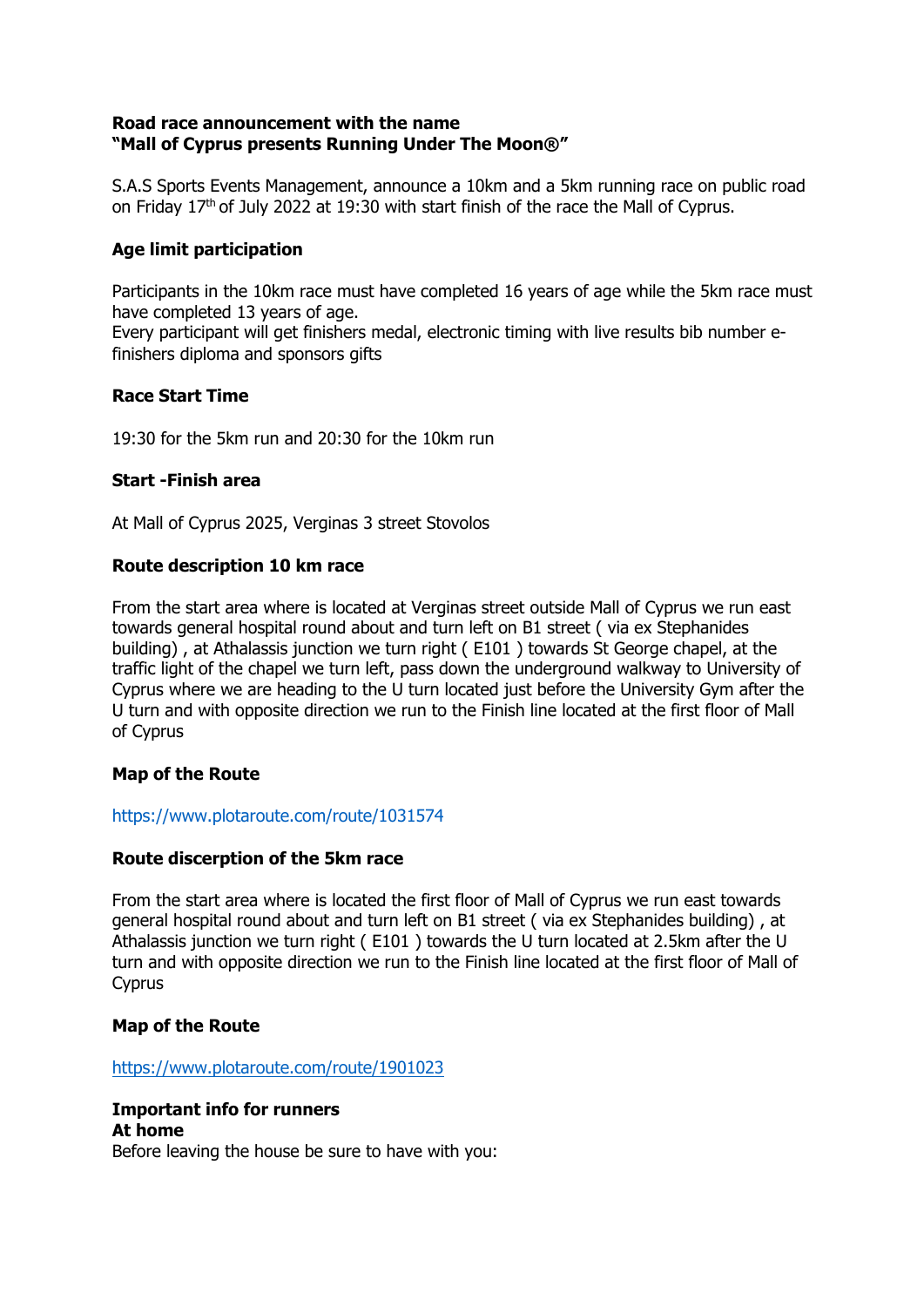- 1. Your personal bib number with pins 2. Running shoes and clothes.
- 3. Clothes and shoes for after the race.

# **Start of the race**

Participants must be on the start area one hour before the start of each race Attention: From 18:30 untill 22:30 no vehicles will be allowed on the race route.

#### **Placement at the starting point**

Maximum 15 minutes before the start of each race runners must be at the start area Invitation athletes and athletes from Running clubs must place in the first rows at the start line. All participants kindly showing sporting ethical and "fair play" to cede this position to the athletes who will compete for discrimination.

# **During the race**

Along the route the following runners support stations will be available:

- Water stations every 2.5km and at finish line.
- First Aid stations spread in the route and at the finish line .

• First Aid providers with motorbikes will be en route and Ambulance will be on call at the finish line

• Rescuers and volunteers will be scattered along the route

# **Time Limit**

The time limit for the 10km run is one hour and fifteen minutes If some runner quit the race for any reason must contact a volunteer or a race marshal. In case that someone DOES NOT NEED medical assistance can:

• (a) stay at the place so a organization car can pick him/she up and drive hom/she to the start -finish area

- (b) wait the last runners car support to pass, or
- (γ) go on foot to the finish line with own responsibility

#### ATTENTION:

Runners are strictly forbidden to continue their effort outside of cut off time, at any point along the route, and must be aware that they will be compulsorily picked up by a race car or by police car for their own safety

After 22:30 police will open the race route to the cars traffic

# **Timing**

Digital timing clock will be placed on the leading car